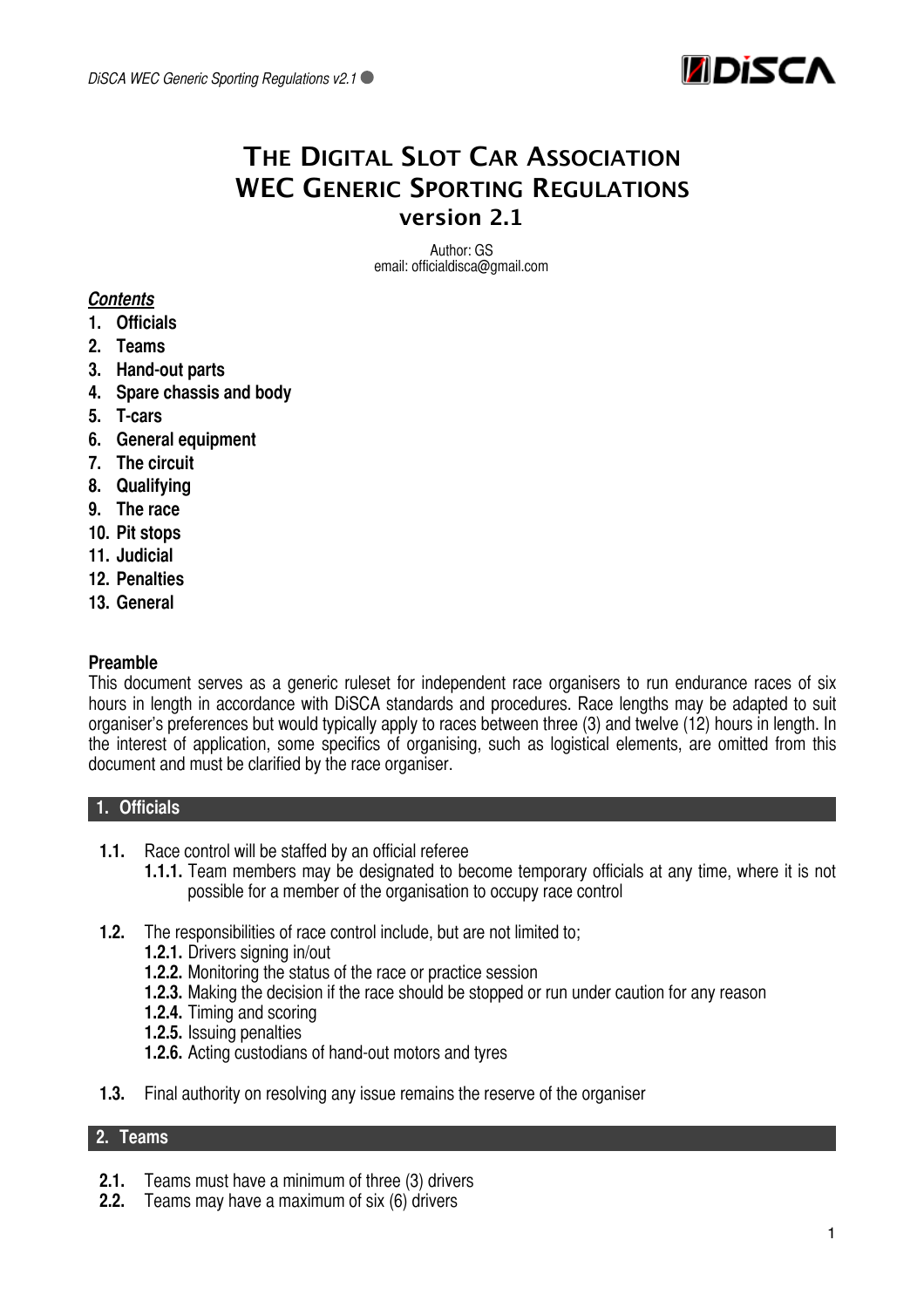

- **2.3.** Non-driving team members are allowed
- **2.4.** All team members must be present for the driver's briefing
- **2.5.** All teams must have a designated team captain. The responsibilities of team captains include, but are not limited to;
	- **2.5.1.** General control and conduct of team members
	- **2.5.2.** Reporting any issues or indiscretions to race control
	- **2.5.3.** All driver's responsibilities
- **2.6.** The responsibilities of drivers, when driving, include, but are not limited to;
	- **2.6.1.** Driving the car in a safe and considerate manner
	- **2.6.2.** Reporting any issues or indiscretions to their team captain only
	- **2.6.3.** All non-driving team members responsibilities
- **2.7.** The responsibilities on non-driving team members include, but are not limited to; **2.7.1.1.**Build and/or maintenance of car **2.7.1.2.**Communicating scoring information to other members of their team **2.7.1.3.**Reporting issues or indiscretions to their team captain only **2.7.1.4.**Communicating signals or penalties awarded to their team to other team members
- **2.8.** The event will be marshalled at all times by team members.
	- **2.8.1.** All team members must take turns to marshal the race, practice session or qualifying session
	- **2.8.2.** Marshal posts are identified by numbers and arrows on laminated cards
	- **2.8.3.** At the start of the race, teams will occupy the marshal position equal to their qualifying position
	- **2.8.4.** Marshals will rotate around the circuit every hour in the clockwise direction
	- **2.8.5.** The responsibilities of the marshal include, but are not limited to;
		- **2.8.5.1.**Clearing the circuit of crashed cars
		- **2.8.5.2.**Clearing the circuit of other impediments
		- **2.8.5.3.**Replacing crashed cars onto the circuit only when it is safe and clear to do so
			- **2.8.5.3.1.**Marshals must check for on-coming traffic when replacing crashed cars. Noncompliance by the marshal may result in a penalty for the marshal's team
		- **2.8.5.4.**Removing broken-down or malfunctioning cars from the circuit
		- **2.8.5.5.**Repairing to the best of their ability, any damaged or displaced scenery, so that no obstruction remains to any car within the limits of the circuit
		- **2.8.5.6.**Reporting any issues or indiscretions to race control
	- **2.8.6.** The responsibilities of marshals does not include;
		- **2.8.6.1.**Repairing broken-down or malfunctioning cars
		- **2.8.6.2.**Delivering broken-down or malfunctioning cars to the pit lane
		- **2.8.6.3.**Delivering broken-down or malfunctioning cars to a team member
		- **2.8.6.4.**Repairing damaged or malfunctioning pieces of the circuit

## **3. Hand-out parts**

- **3.1.** Motors are handed out to teams before Official Qualifying 1.
	- **3.1.1.** Teams will be given one (1) motor of which type may be chosen form those below; **3.1.1.1.**MIN09ch "Flat 6" 22,000 rpm
		- **3.1.1.2.**MX16 "V12/4" 23,000 rpm
	- **3.1.2.** Teams may not choose specific motors from those available
- **3.2.** Rear tyres are supplied by the organization. Tyre allocation is as follows; **3.2.1.** PT1171 G25, of which quantity to be decided based on race length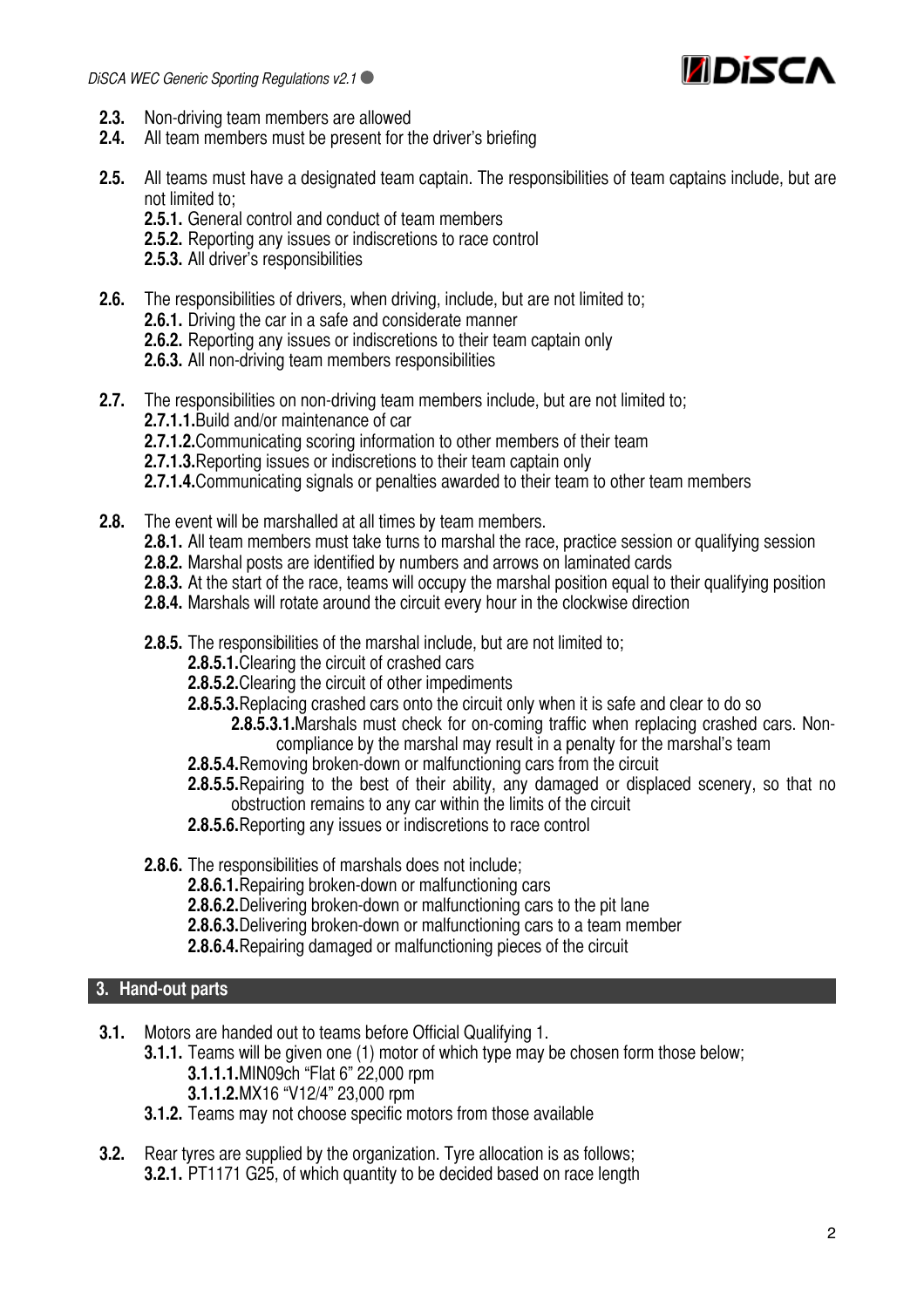

- **3.3.** Rear tyres are kept by race control
	- **3.3.1.** Teams may request a single pair of tyres to be supplied to them by race control as and when they are required
	- **3.3.2.** Used tyres will be kept by race control, and may be re-used if required
- **3.4.** Teams may supply their own tyres for use in free practice sessions **3.5.** Hand-out tyres must be used from the moment they are issued. T
- **3.5.** Hand-out tyres must be used from the moment they are issued. Teams' own tyres are not permitted after handout materials are issued.

#### **4. Spare chassis and body**

- **4.1.** A single identical spare chassis may be submitted to race control to be kept under Parc Ferme conditions, until is is needed due to exceptional circumstance
- **4.2.** If necessitated, the chassis may be swapped once only. The original chassis will be held by race control until the end of the race
- **4.3.** All superficial damage to original bodies must be repaired. **4.3.1.** The repair of bodies using "SCOTCH MAGIC" brand tape only, is allowed **4.3.2.** Heavy duty tape, a.k.a. "DUCK TAPE" is not acceptable for body repairs **4.3.3.** Windows must not be covered by an opaque film
- **4.4.** A single identical spare body shell may be submitted to race control to be kept under parc ferme conditions. It is allowed to be used in the following circumstances only; **4.4.1.** Lighting kit failure on original body **4.4.2.** Total destruction of original body and/or mounting posts
- **4.5.** If necessitated, the body may be swapped once only. The original body will be held by race control until the end of the race
- **4.6.** In all cases, repair of original body is encouraged
- **4.7.** Spare chassis may not be pre-assembled with any of the components that define the chassis as an individual component. Explicitly;
	- **4.7.1.** Motor
	- **4.7.2.** Axels
	- **4.7.3.** Guide flag

## **5. T-cars**

- **5.1.** Teams are allowed one (1) race car and one (1) T-car only
- **5.2.** T-cars must be fully legal and are allowed on the track in free practice sessions only
- **5.3.** T-cars must have an identical body shell to the registered car. Alternative decoration is permitted.
- **5.4.** T-cars will be assigned the same digital ID as the registered car

#### **6. General equipment**

**6.1.** The use of an unmodified Slot.it SCP-1, SCP-2, or SCP-3 hand controller with oXigen wireless cartridge is mandatory.

**6.1.1.** Modifications to hand controller cables and connections are illegal

**6.2.** Hand controllers with power cables must be plugged into the loom on the drivers rostrum. The loom delivers 12.0V DC.

**6.2.1.** Hand controllers using battery power must be operated from corresponding rostrum space.

**6.2.2.** The organisation accepts no responsibility or liability regarding battery powered hand controllers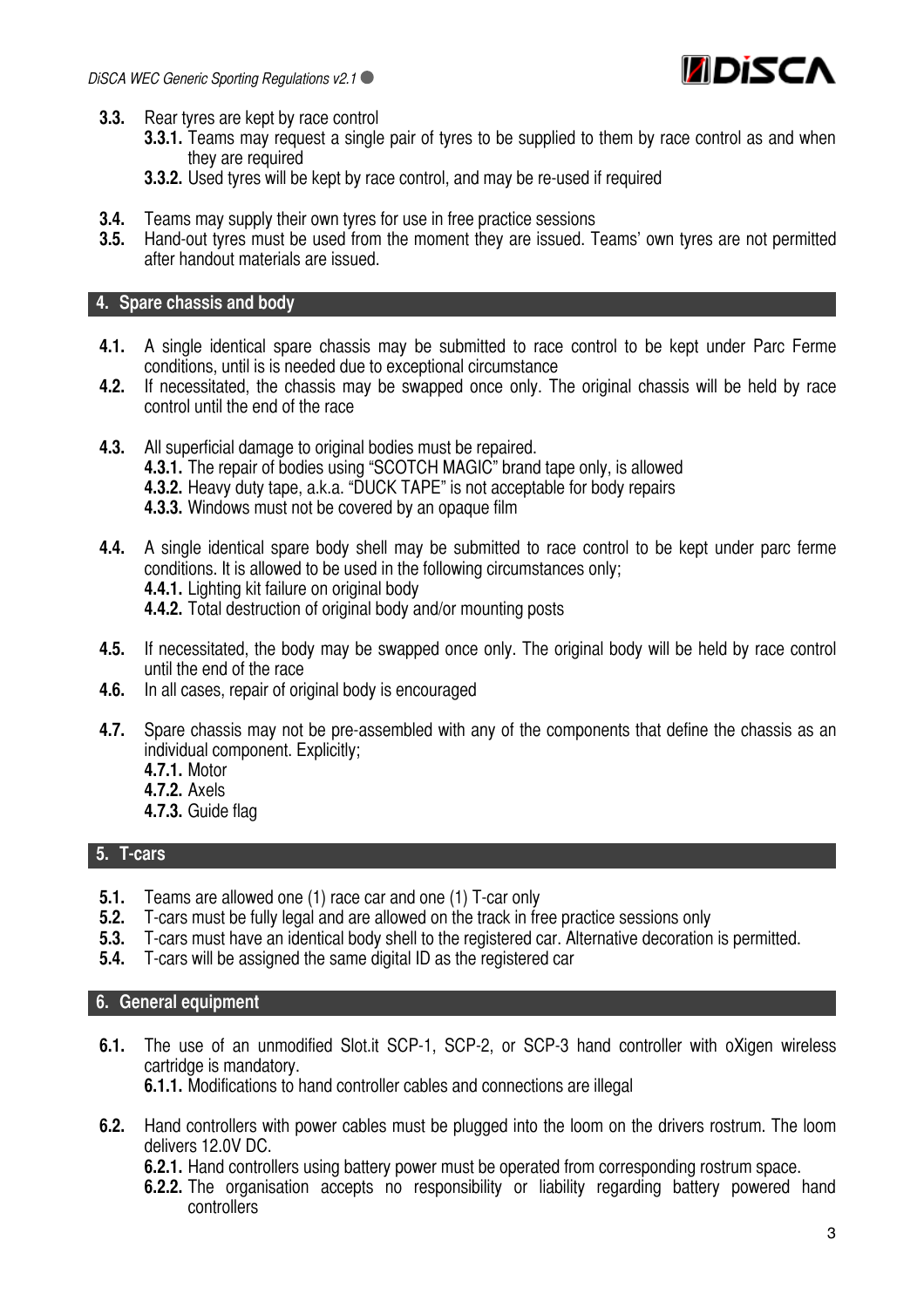

- **6.3.** All tools and consumables must be supplied by the entrants. Tools will not be supplied by the organizers.
- **6.4.** Hot pit will feature the following services;
	- **6.4.1.** Standard electrical socket
	- **6.4.2.** Low-powered lighting
	- **6.4.3.** Live track and hand controller power (12.0V DC)

#### **7. The Circuit**

- **7.1.**Power to the circuit is direct current (DC regulated). Rails are live at all times.
	- **7.1.1.**Circuit amperage must accommodate for at least 2.0a per car
	- **7.1.2.**Voltage will be set at a fixed value, determined by the organisation, between 11.0v and 14.0v
	- **7.1.3.**Maximum power available to the motor may be restricted by race control via the RMS.
- **7.2.**The circuit must feature a working pit lane.
	- **7.2.1.**All cars must enter the circuit from the pit lane
	- **7.2.2.**The only work allowed at the side of the track is cleaning of braids and tyres
	- **7.2.3.**In addition;
		- **7.2.3.1.**Body screws may be adjusted, but not removed
		- **7.2.3.2.**Body repairs that do not require the removal of any component may be carried out at the side of the track
	- **7.2.4.**The use of compressed air at the side of the track is illegal
	- **7.2.5.**All cars re-joining the circuit must do so from the pit lane
		- **7.2.5.1.**It is the responsibility of the driver to check for oncoming traffic when exiting the pit lane. Failure to do so that results in a collision will be punishable by penalty
	- **7.2.6.**Entering or re-entering the circuit in any way other than from the pit lane is illegal
- **7.3.**The circuit will have feature marshal posts marked by number
	- **7.3.1.**Any seating provided should be utilised with driver visibility in mind

## **8. Qualifying**

- **8.1.** All drivers must participate in the official qualifying session in order to take part in the race
- **8.2.** Driver position on the rostrum for the qualifying session will be chosen at random by race control. Positions will be posted in advance of each qualifying session
- **8.3.** Cars may be called in for technical inspection at any time during a qualifying session
- **8.4.** All qualifying lap times set in any session count. Only the best time for each car counts. **8.4.1.** All lap times set by a car later found to be illegal will be erased
- **8.5.** The fastest qualifying lap time set by each car will determine; **8.5.1.** The order of the starting grid **8.5.2.** First choice of positioning on the driver's rostrum
- **8.6.** Only cars that have posted a qualifying time can start the race
- **8.7.** Drivers may only participate in the race by driving a car that they have qualified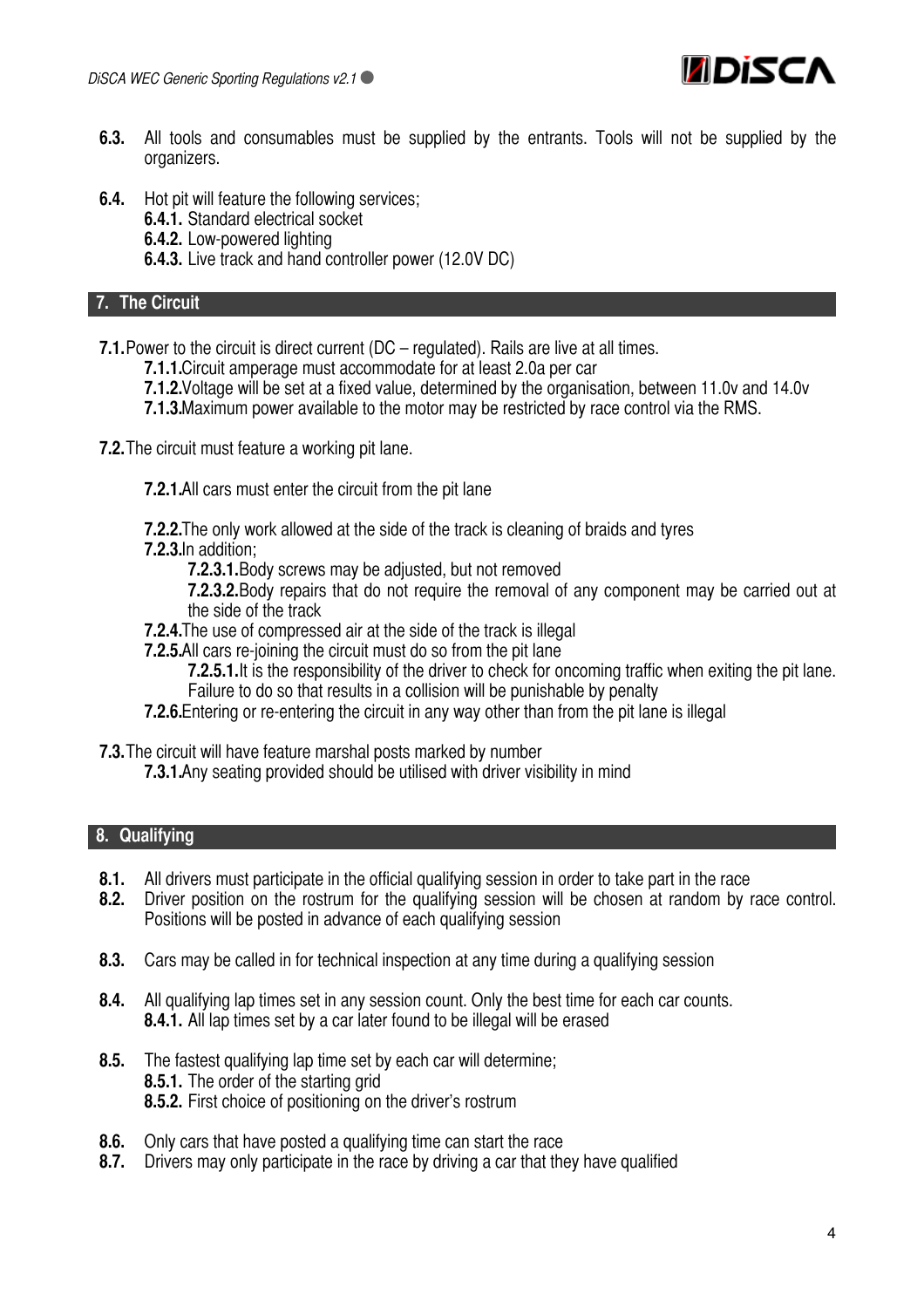

#### **9. The race**

- **9.1.** Race length is to be specified by the organisation, of between three (3) and twelve (12) hours.
	- **9.1.1.** If the race is red flagged for any reason, the downtime will not be made up after the duration is completed
	- **9.1.2.** Any pit work or other maintenance on any racing equipment is prohibited during red flag periods
- **9.2.** The race will begin with cars paired together on the central lanes, as dictated by the result of official qualifying.
	- **9.2.1.** A limited number of warm-up laps may be completed under caution conditions
	- **9.2.2.** Caution conditions will be terminated as soon as it is deemed suitable by race control
	- **9.2.3.** All laps count as part of timing and scoring
- **9.3.** Any inspection or maintenance of the car must be done after the car has stopped in the pit lane.
	- **9.3.1.** Any work that does not require removal of any component may be done on the pit lane. For example – cleaning tyres
	- **9.3.2.** Any work that requires the removal of any component from the car must be done at a designated pit table after the car has stopped in the pit lane. Examples of such work include, but are not limited to;
		- **9.3.2.1.**Changing braid
		- **9.3.2.2.**Removal of body shell or body screws
		- **9.3.2.3.**Changing tyres and/or wheels
- **9.4.** Driver changes can only take place when the car is either; **9.4.1.** Stationary in the pit lane **9.4.2.** Removed from the circuit for maintenance
- **9.5.** Any one driver is limited to a maximum of two (2) consecutive hours driving the car
- **9.6.** Any one driver is limited to a maximum of four (4) hours driving, in total, during the race
- **9.7.** The race may be run under caution, at the discretion of race control, in the following instances; **9.7.1.** Isolated loss of circuit power
	- **9.7.2.** Faulty lane changing mechanism on the circuit
	- **9.7.3.** Debris blocking the circuit
	- **9.7.4.** Other isolated circuit malfunction
- **9.8.** The race may be paused (red flag), at the discretion of race control, in the following instances;
	- **9.8.1.** Total loss of circuit power
	- **9.8.2.** Total loss of power supply for hand controllers
	- **9.8.3.** Faulty lane changing mechanism in the pit lane
	- **9.8.4.** Circuit becomes totally blocked
	- **9.8.5.** Other power or system failure in the venue
	- **9.8.6.** Loss of timing and scoring system
	- **9.8.7.** Fire alarm sounds
- **9.9.** The status of the race will not change in the following instances;
	- **9.9.1.** Car or component mechanical failure
	- **9.9.2.** Malfunctioning hand controller
	- **9.9.3.** Isolated loss of power supply for hand controller(s)
	- **9.9.4.** Cars and/or components are misplaced by team members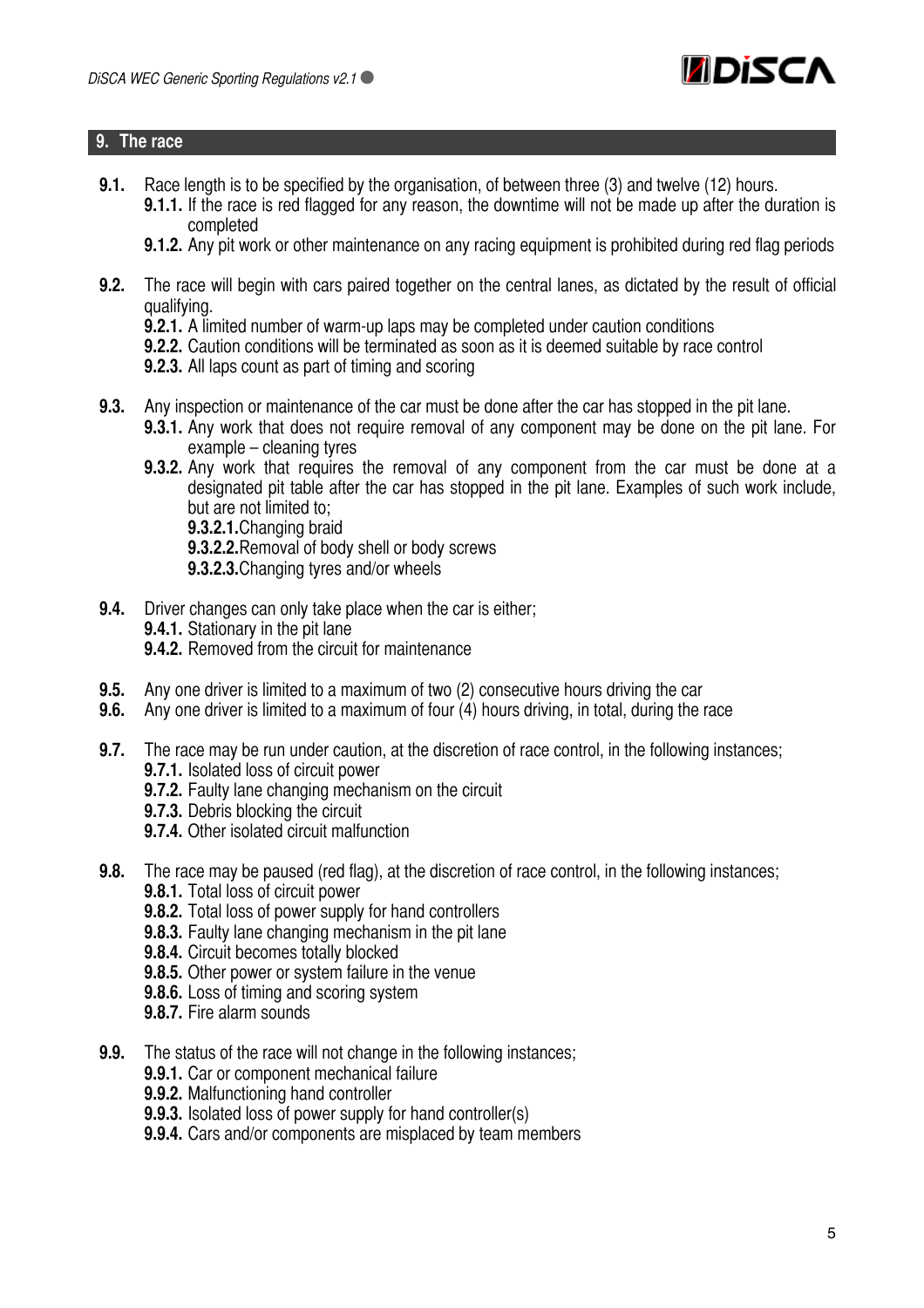

- **9.10.** Lap scores may be altered under the following circumstances at the total discretion of race control; **9.10.1.** Car has missed control line on start / finish straight due to accident **9.10.2.** Car has missed control line on pit exit due to accident
	- **9.10.3.** Error in software awards laps incorrectly
- **9.11.** Lap scores will not be altered under any of the following circumstances;
	- **9.11.1.**Technical fault with car
	- **9.11.2.**Technical fault with hand controller
	- **9.11.3.**Direct appeal
- **9.12.** The winner will be the car that has covered the greatest distance, measured in complete laps, during the specified race length.
	- **9.12.1.**All lap scores count in totality and are final and valid, subject to judgement by race control, once the duration of the race has been completed.
	- **9.12.2.** In the case that two or more cars have completed the same number of laps, the final finishing position of each car on the track will determine which car has covered the greatest distance.
	- **9.12.3.**In the case of a tie, any car in the pit lane or otherwise removed from the circuit through accident or malfunction will be demoted to become the lowest placing car by default.

## **10.Pit stops**

**10.1.**Cars requiring service must enter the pit lane and be fully stopped before being removed from the track **10.2.**Only one (1) team member (mechanic) is permitted at the side of the track. If more than one team member is required to give service to the car then it must be taken to the pit table

**10.3.**Any work that requires any part of the car to be changed or removed must be done at a pit table **10.4.**Any work that requires the body to be removed must be done at a pit table

**10.5.**Pit service must not be performed at race control

## **11.Judicial**

**11.1.**Any indiscretion against regulations stated in this document are punishable by a penalty

**11.2.**Any car on the circuit must be legal at all times

**11.3.**When lapping a slower car, it is the responsibility of the faster car to change lanes and perform an overtake. Lapped cars should remain in their current lane until the faster car has passed.

**11.3.1.**Intentionally blocking of a faster car when lapping is illegal

**11.3.2.**Intentionally blocking a car fighting for position on the same lap is allowed

**11.4.**Contact from cars racing on the same lane, in proximity, is to be expected. Intentional or excessive contact is not allowed. Penalties will be issued in the following circumstances;

- **11.4.1.**Intentional or excessive contact with another car
- **11.4.2.**De-slotting another car by driving into the back of it
- **11.4.3.**Intentionally stopping on the circuit
- **11.4.4.**Excessive blocking by changing lanes when being lapped

**11.5.**Illegal contact may be reported to race control by any team member. Any three cumulative reports of illegal conduct will result in mandatory penalty for the offending team

**11.6.**Cars may be requested to pit for attention under the following circumstances;

**11.6.1.**Any functional or mechanical part of the car has become completely detached from the car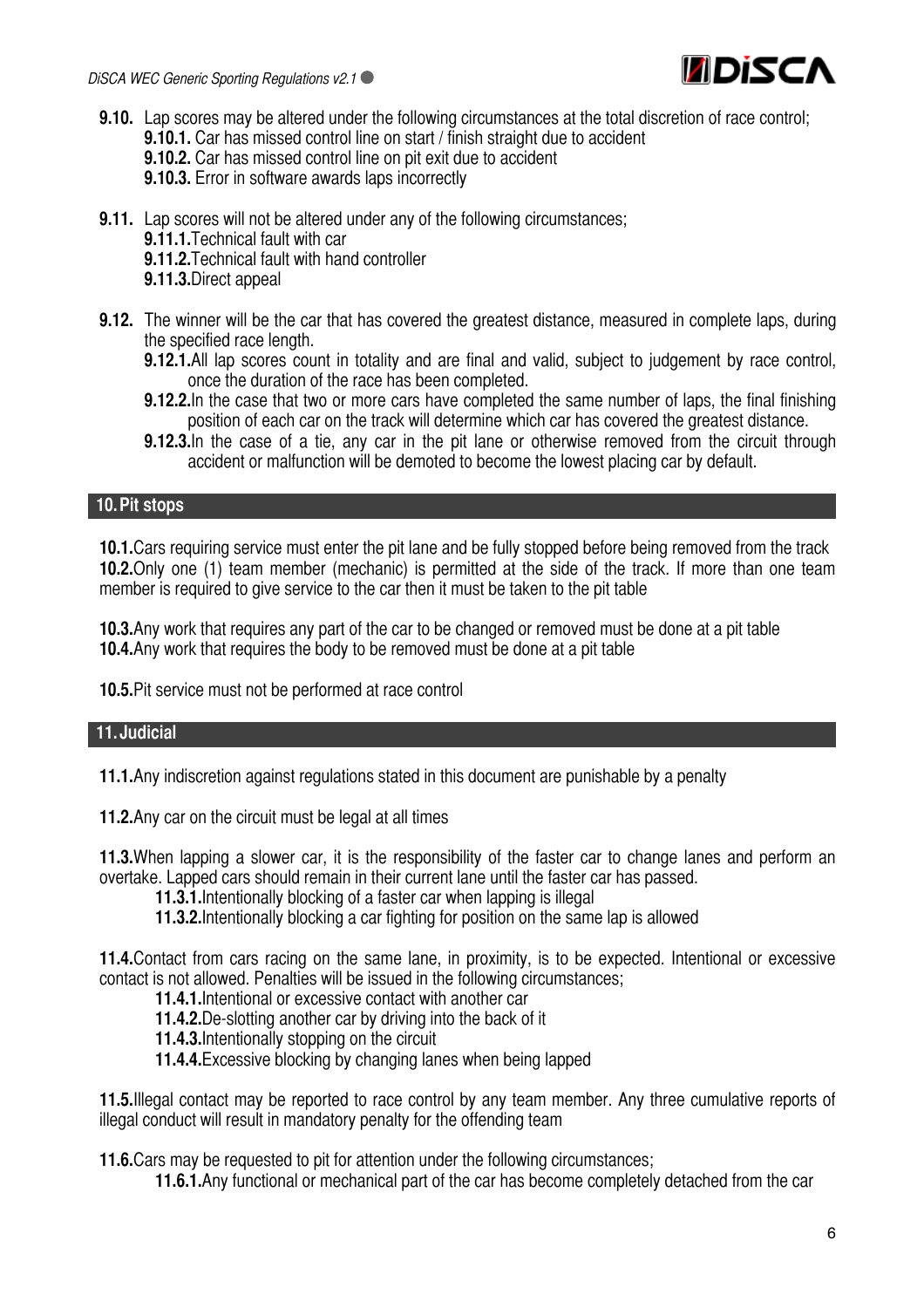

**11.6.2.**A wing or spoiler becomes broken, completely detached from the body, or it is clear to the official at race control that when viewing the car from his/her normal position, that it is damaged **11.6.3.**The required number of headlights/taillights are not working

**11.6.4.**A car is otherwise causing a hazard that may damage the circuit or other cars on the circuit

**11.7.**If any session is under pace-car conditions, the following restrictions apply;

**11.7.1.**Circuit power will be limited by race control

**11.7.2.**Lane changing will be disabled

**11.7.3.**The pit lane will not be accessible under caution

**11.7.4.**Cars may receive force-change signals by race control

**11.8.**If any session is paused (red flagged), the following restrictions apply;

**11.8.1.**Cars must not be removed from the track, where they have come to stop

**11.8.2.**Any car in the pit at the time of the red flag must have no further work completed on it until the session is resumed

**11.8.3.**Drivers may leave the rostrum only under the direction by race control

**11.9.**During Parc Ferme conditions, cars may only be worked on under the supervision on an official referee.

**11.10.**Slow or malfunctioning cars should move to the inside lane and pit as soon as possible. Race control should be notified that there is a slow car on circuit so other drivers may be warned

#### **12.Penalties**

**12.1.**The standard penalty for indiscretion will be a stop-and-go penalty for ten (10) seconds

**12.2.**Penalties awarded for illegal contact will be awarded on an incremental basis;

**12.2.1.**The first penalty will be a stop and go penalty for ten (10) seconds

**12.2.2.**The second penalty will be a stop and go penalty for thirty (30) seconds

**12.2.3.**The third penalty will be a stop and go penalty for one (1) minute

**12.2.4.**Any further penalty will be determined by race control

**12.3.**Race control reserve the right to disqualify any team which have amassed five (5) or more penalties

**12.4.**Cars which require repairs to address a technical infringement, such as in the case of a broken wing or incorrect number or working lights, must to return to the pit and resolve the issue. No other penalty will be awarded.

**12.4.1.** In the event that a technical infringement cannot be resolved by practical repair, the team captain may instead choose the option to forfeit one hundred (100) laps from their total recorded distance. The deduction will be applied at the end of the race

**12.5.**Any team eligible to serve a penalty will be notified by race control.

**12.5.1.**The team has five (5) laps grace to return to the pit and serve the penalty

**12.5.2.**Failure to return to the pit within five laps will result in race control sending a 'force pit' signal to the car. It will return to the pit lane under control of the RMS

**12.5.3.**In the case that a car that is forced to the pit under the control of the RMS, the stop-go penalty will be extended by an extra one (1) full minute

**12.6.**Race control reserves the right to override control of any car due to some exceptional circumstance